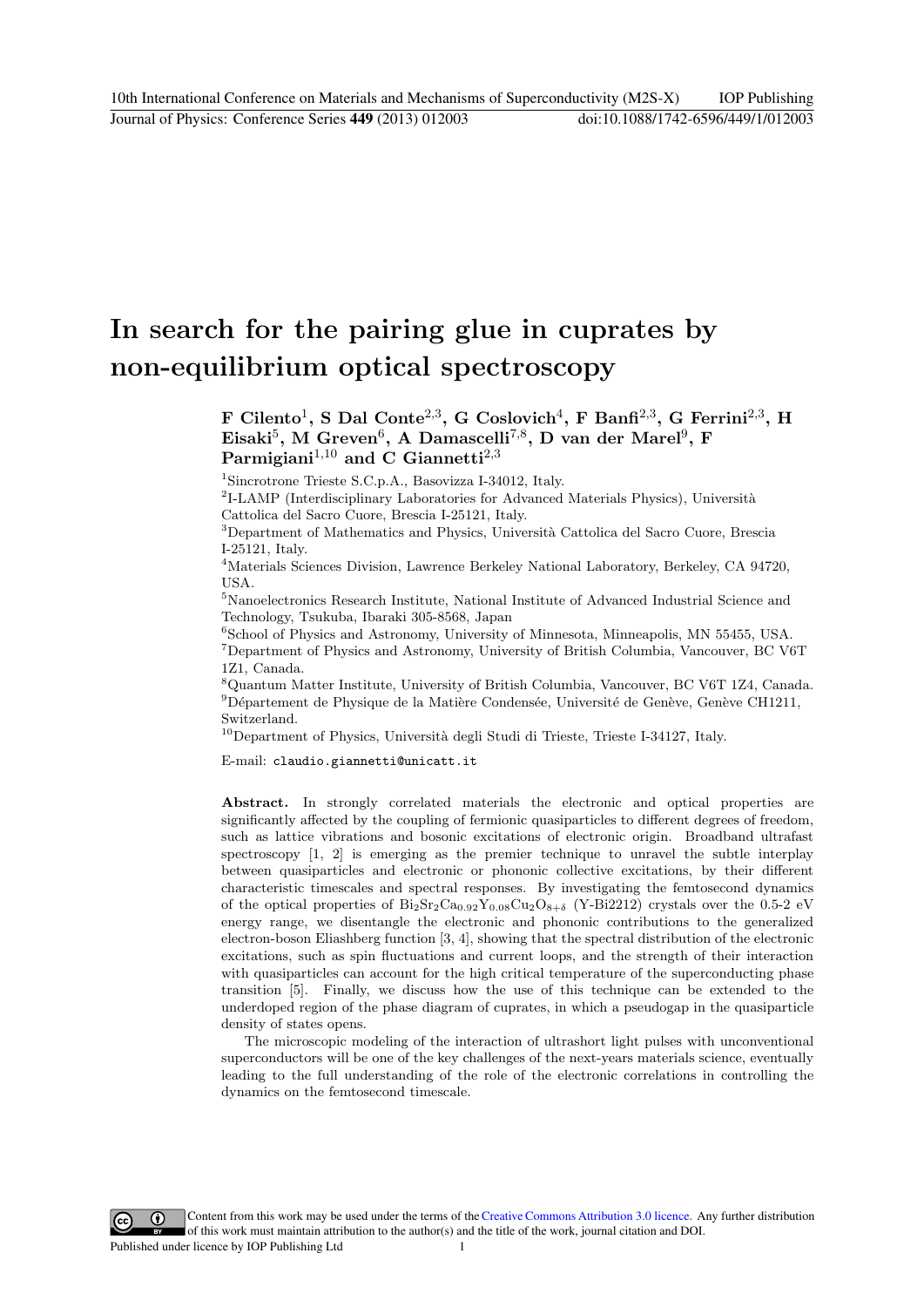## 1. Introduction

#### The generalized bosonic function

In conventional metals the scattering between quasiparticles (fermions) and lattice vibrations (bosons) is the microscopic mechanism that determines the transport and the optical properties. At low temperatures the electron-phonon interaction, denoted by  $\alpha^2 F(\Omega)$ , provides the "glue" for the formation of the Cooper pairs, leading to the instability of the Fermi-liquid ground state upon the formation of the superconducting condensate. The critical temperature of the superconducting phase transition, that is of the order of a few degrees, is determined by the electron-phonon coupling constant, i.e.  $\lambda_{e-ph} = 2 \int \alpha^2 F(\Omega)/\Omega \, d\Omega$ , through the McMillan's formula [6].

In the cuprate superconductors, the electronic correlations are responsible for the emergence of complex orders, influencing the phase diagram even far from the antiferromagnetic insulating phase at zero doping. These novel degrees of freedom, like paramagnon excitations [7], charge fluctuations [8] or loop currents [9] provide additional scattering channels to quasiparticles (QPs), strongly affecting their lifetime and dispersion over an energy range of the same order of the spectral distribution of the excitations. An "effective" description of the generic interaction between quasiparticles and excitations of both electronic and phononic nature, whose distribution at a given temperature follows the Bose-Einstein statistics, can be obtained by replacing the  $\alpha^2 F(\Omega)$  with a more general electron-boson coupling function [4], i.e., the *Bosonic* Function  $\Pi(\Omega)$ , defined as:

$$
\Pi(\Omega) \equiv \alpha^2 F(\Omega) + I^2 \chi(\Omega) \tag{1}
$$

where  $I^2\chi(\Omega)$  accounts for the coupling with all the bosonic excitations of electronic origin.

The signatures of the QP-boson interaction usually manifest in most of the experiments that probe the electronic properties at equilibrium. The generalized bosonic function  $\Pi(\Omega)$  can be extracted [4] by analyzing the kinks in angle-resolved photoemission data [10], the dip features in tunneling spectra [11, 12], the frequency-dependent scattering rate in optical spectroscopy [13, 3] and Raman spectra [14].  $\Pi(\Omega)$  shows some ubiquitous features, independent of the technique used, like a strong peak at 50-80 meV and a broad continuum that extends up to 300-400 meV. Although a main effort has been recently made [4], the determination of the relative weight of the electronic and phononic contributions to  $\Pi(\Omega)$  remains elusive, since the electronic and phononic excitations coexist on the 0-90 meV energy scale. Solving this problem would constitute a step forward to unravel the puzzle of superconductivity in cuprates, while addressing the major question whether or not high-temperature superconductivity can be described in terms of a generalized Eliashberg formalism, in which the attractive interaction is 'retarded', i.e., mediated by virtual bosonic excitations of novel origin [15].

Non-equilibrium time-resolved spectroscopies are emerging as new fundamental tools to tackle these fundamental questions [1, 2] and directly probe the energy exchange between QPs and the coupled bosons, on their intrinsic timescales. The founding concepts of these techniques rely on the use of an ultrashort light pulse (pump) to prepare the system in a non-equilibrium state, i.e., with the distribution of fermionic QPs decoupled from the distribution of bosonic excitations, and a delayed probe that takes snapshots of the dynamics of the physical properties during the recovery of the equilibrium state. In the last years, many techniques have been developed to directly probe the different degrees of freedom relevant to the relaxation of photoexcited QPs. Time-resolved photoemission, which probes in real time the change of the QPs distribution with k-space resolution, has been used [16, 17] to measure the relaxation time of the non-equilibrium population and demonstrate the strong and selective coupling of QPs with a subset of phonons, most likely breathing and buckling modes. More recently, time-resolved electron diffraction, which is sensitive to the lattice displacement, has been applied [18] to directly investigate the structural dynamics of cuprates and demonstrate an anisotropic coupling with buckling lattice modes, already effective on the 50 fs timescale.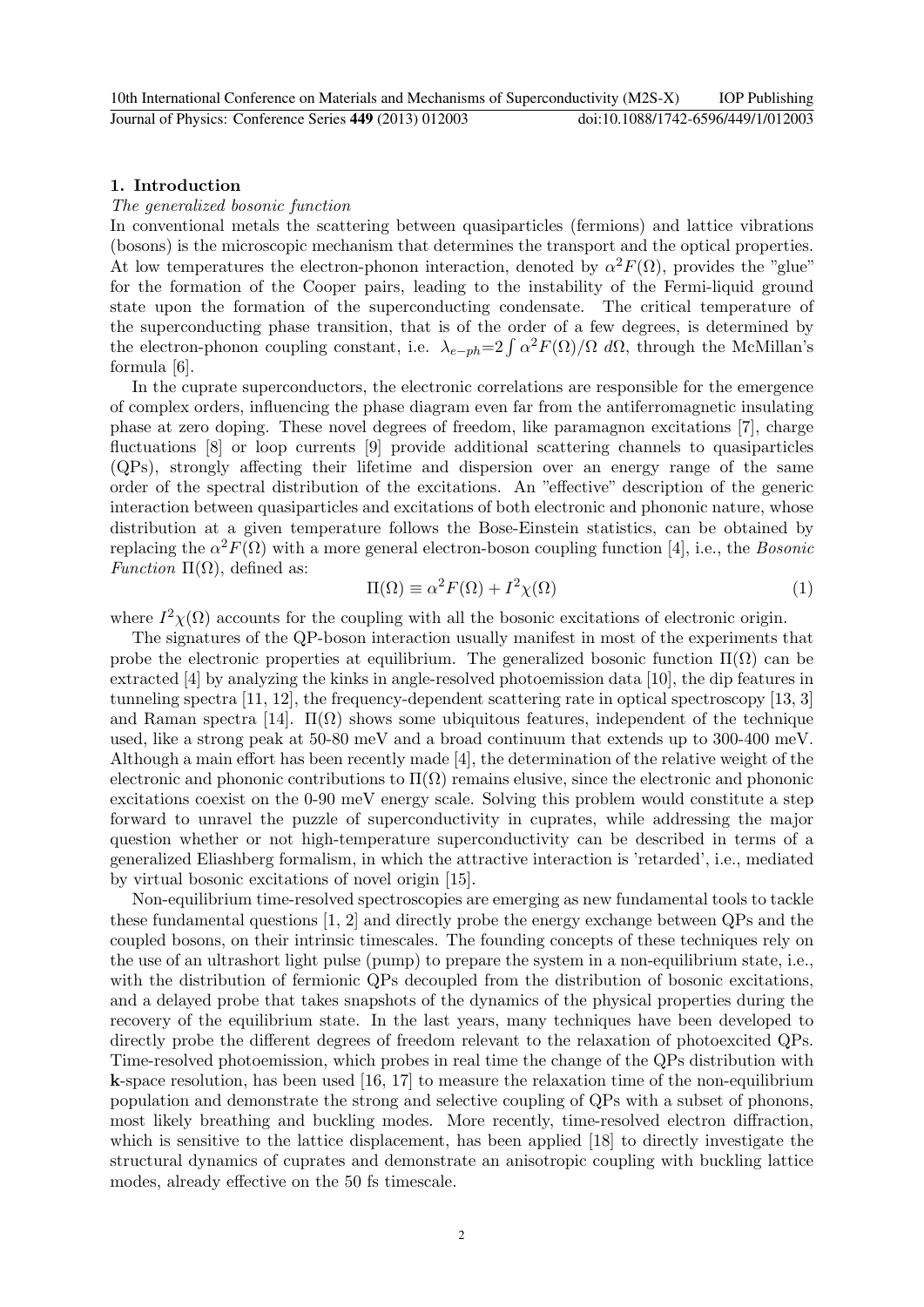

**Figure 1.** Reflectivity of the  $Bi_2Sr_2Ca_{0.92}Y_{0.08}Cu_2O_{8+\delta}$  crystal at optimal doping  $(T_c=96$ K), as measured by conventional spectroscopic ellipsometry (red dots). The reflectivity is well reproduced by an extended Drude model and a sum of Lorentz oscillators (black line). The total bosonic glue,  $\Pi(\Omega)$ , extracted from the data is shown in the left inset. The dashed black line represents the reflectivity calculated for the same system at T=500 K.

Among the different time-resolved techniques, we will focus on time-resolved optical spectroscopy, which probes the evolution of the dielectric function of the system after the excitation with a short light pulse. Although k-space-averaged, optics can be used to monitor the transient QPs scattering rate that is related to the coupling with bosons of electronic and phononic origin. In general, the pump-induced transient changes in the optical properties can be modeled by a two-steps process: i) the sudden photo-injection of fermionic QPs results in an effective increase of the plasma frequency of the Drude peak in the optical conductivity, without any change of the QPs scattering rate; ii) the subsequent heating of the bosonic excitations induces an increase of the scattering rate and a broadening of the Drude peak, without any change of the plasma frequency. Since changes in the plasma frequency and in the scattering rate affect the optical conductivity in qualitatively different ways, optical spectroscopy with femtosecond time-resolution can be used to probe the temporal evolution of the distribution of fermionic QPs and bosonic excitations, as a function of the delay from the pump pulse. Furthermore, the dynamics of bosonic excitations of electronic and phononic nature can be disentangled on the basis of their different timescales while exchanging energy with QPs.

In this work, we will briefly introduce the basics of equilibrium and non-equilibrium optical spectroscopy, we will review the main results on the determination of the relative electronic and phononic contributions to  $\Pi(\Omega)$  and, finally, we will show how this technique can be extended to investigate the opening of a pseudogap in the quasiparticle density of states and possible anomalies in the temperature dependance of the QP self-energy.

## 2. Optical spectroscopy at equilibrium

Optical spectroscopy at equilibrium is a fundamental tool to investigate the electronic properties of strongly correlated materials [19] and unconventional superconductors [20]. Since the dielectric function contains direct information about the scattering rate of QPs and their dynamical effective mass, optical spectroscopies are intrinsically sensitive to the coupling of QPs to bosonic excitations.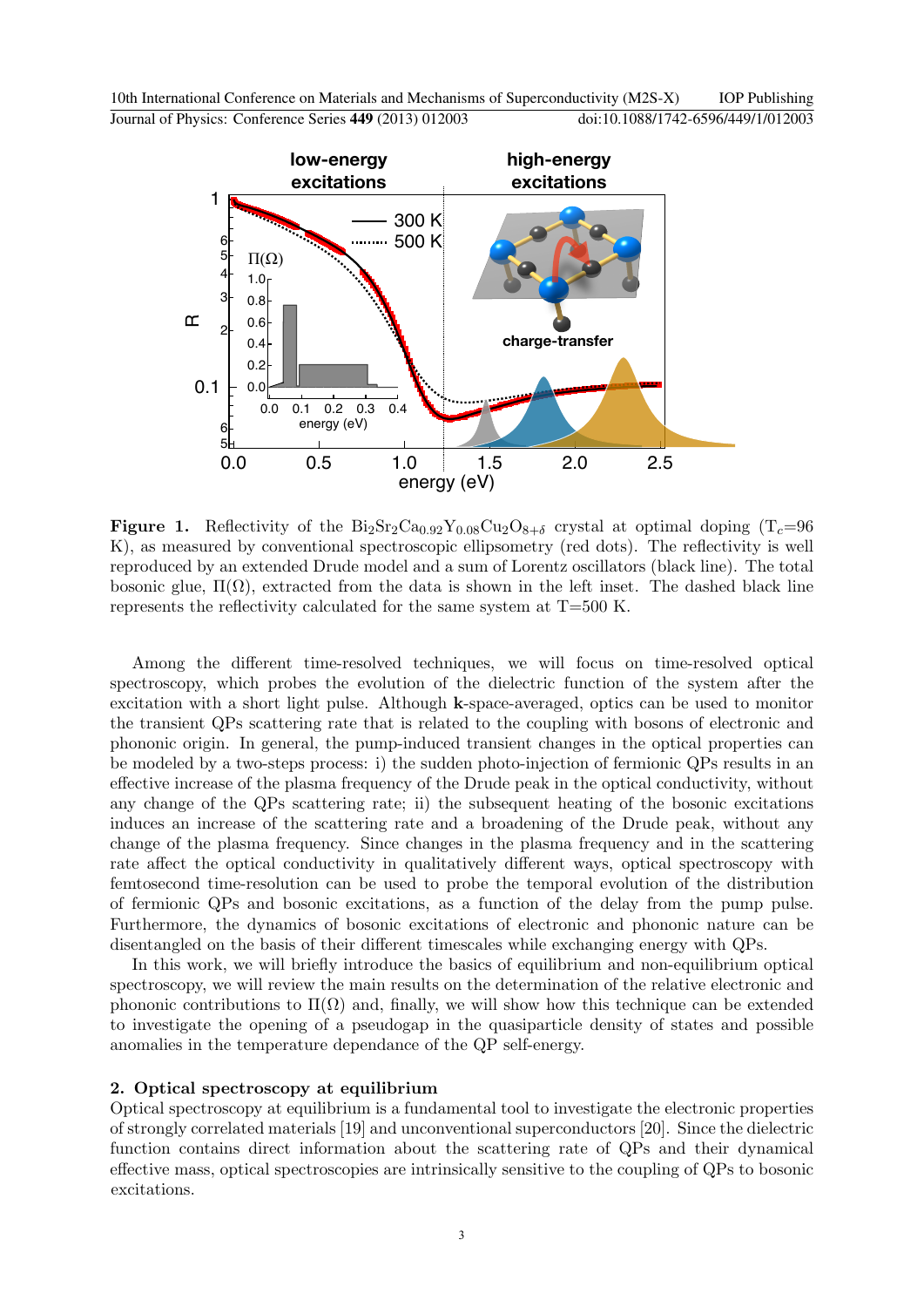## 2.1. The optical properties of a prototypical cuprate

In Figure 1 we report the ab-plane reflectivity of optimally-doped  $Bi_2Sr_2Ca_{0.92}Y_{0.08}Cu_2O_{8+\delta}$ (Y-Bi2212) high-quality crystals [21]  $(T<sub>c</sub>=96 K)$ , measured by conventional spectroscopic ellipsometry [22] at 300 K. The normal-incidence reflectivity  $R(\omega, T)$  is related to the dielectric function  $\epsilon(\omega, T)$  by the relation:

$$
R(\omega, T) = \left| \frac{1 - \sqrt{\epsilon(\omega, T)}}{1 + \sqrt{\epsilon(\omega, T)}} \right|^2 \tag{2}
$$

The dielectric function is obtained by applying the Kramers-Kronig relations to the reflectivity for 6 meV $\langle \hbar \omega \langle 0.74 \text{ eV} \rangle$  and directly from ellipsometry for 0.2 eV $\langle \hbar \omega \langle 4.5 \text{ eV} \rangle$ . This combination allows a very accurate determination of  $\epsilon(\omega)$  in the entire combined frequency range.

The reflectivity of Y-Bi2212 shows some general features common to most of cuprates:

i) below 1.25 eV the optical properties are dominated by a broad peak related to the optical response of the low-energy excitations in the conduction band. Interestingly, the dielectric function in this energy range cannot be simply reproduced by a Drude peak, in which a constant scattering rate  $\tau$  and effective mass  $m^*$  of the QPs is assumed. The strongly frequency-dependent scattering rate and effective mass, resulting from the interaction with bosonic excitations, will be accounted for by the more general extended Drude model [20], presented in the next section; ii) above 1.25 eV, the high-energy interband transitions dominate. In this energy range, the equilibrium dielectric function can be modeled as a sum of Lorentz oscillators at ∼1.5, 2, 2.7 and 3.9 eV [2]. The attribution of these interband transitions in cuprates is a subject of intense debate. The ubiquitous charge-transfer (CT) gap edge (hole from the upper Hubbard band with  $d_{x^2-y^2}$  symmetry to the O-2 $p_{x,y}$  orbitals) in the undoped compounds is about 2 eV [20]. Upon doping, a structure reminiscent of the CT gap moves to higher energies, while the gap is filled with new transitions. This trend has been recently reproduced by Dynamical Mean Field Theory (DMFT) calculations of the electron spectral function and of the ab-plane optical conductivity for the hole-doped three-band Hubbard model [23]. The structures appearing in the dielectric function at 1-2 eV, that is, below the remnant of the CT gap at 2.5-3 eV, are possibly related to transitions between many-body Cu-O states at binding energies as high as 2 eV (for example singlet states) and states at the Fermi energy;

iii) the dressed plasma frequency,  $\bar{\omega}_p$ , defined through the relation Re{ $\epsilon(\bar{\omega_p}, T)$ }=0, is ∼1 eV. In this energy range, the signatures of the pump-induced change of the QP distribution and of the heating of bosons can be more effectively disentangled, as will be discussed in Section 3.

#### 2.2. The extended Drude model

In the extended Drude model (EDM) the physical processes responsible for the renormalization of the lifetime and effective mass of the QPs are accounted for in a phenomenological way, by replacing the frequency-independent scattering time  $\tau$  with a complex temperature- and frequency-dependent scattering time  $\tau(\omega, T)$ :

$$
\tau^{-1} \Rightarrow \tilde{\tau}^{-1}(\omega) = \tau^{-1}(\omega) - i\omega \tilde{\lambda}(\omega) = -iM(\omega, T) \tag{3}
$$

where  $1 + \tilde{\lambda}(\omega) = \frac{m^*}{m}(\omega)$  is the mass renormalization of the QPs due to many-body interactions and  $M(\omega, T)$  is the memory function.

In the EDM, the dielectric function  $\epsilon_D(\omega, T)$  is given by:

$$
\epsilon_D(\omega, T) = 1 - \frac{\omega_p^2}{\omega(\omega + M(\omega, T))} = 1 - \frac{\omega_p^2}{\omega(\omega(1 + \tilde{\lambda}(\omega, T)) + i/\tau(\omega, T))}
$$
(4)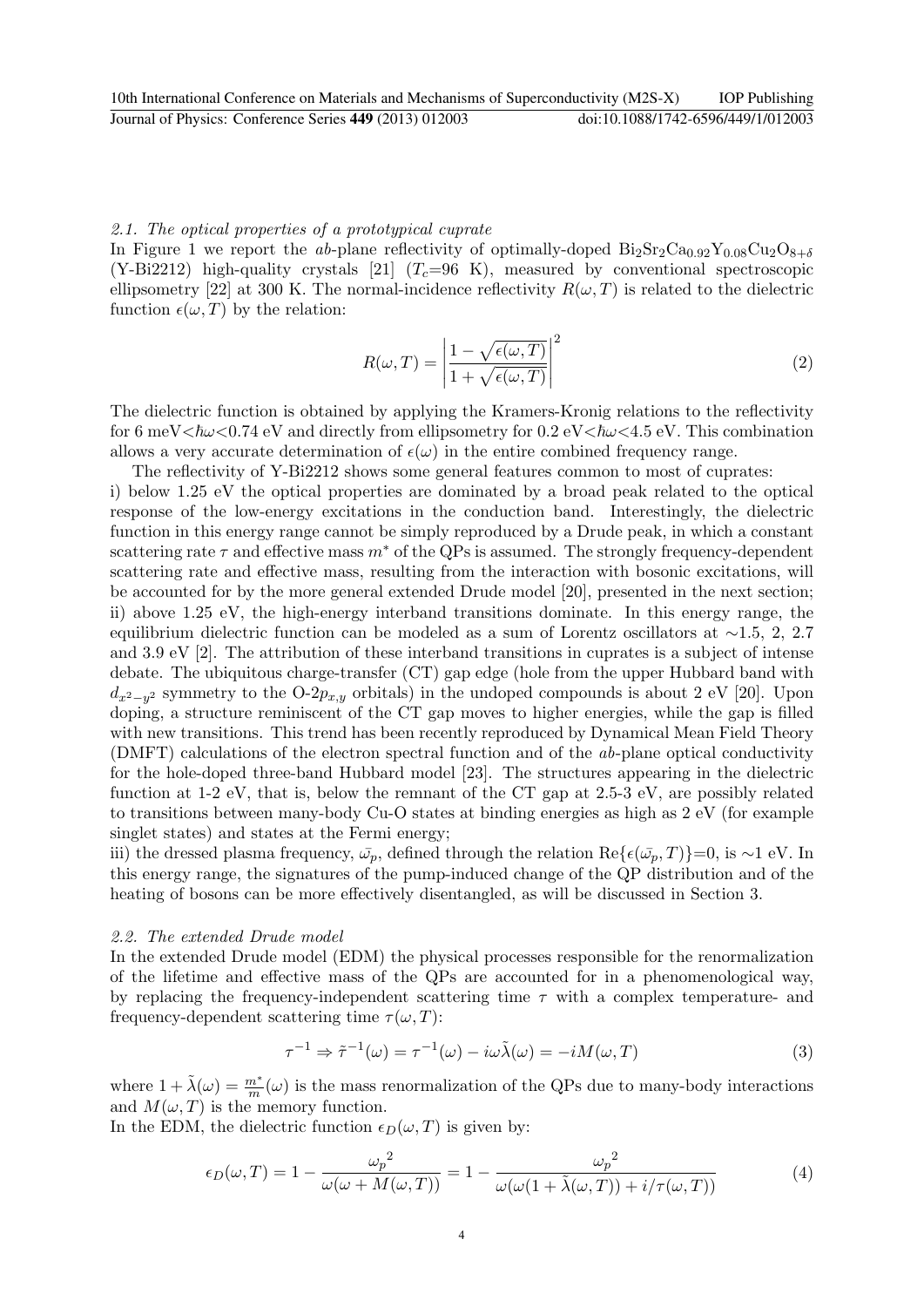

Figure 2. Frequency-dependent scattering rate (left axis) at 300 K (red line) and 100 K (blue line) and effective mass (right axis) at 300 K (red dashed line) and 100 K (blue dashed line) of the fermionic quasiparticles.

while the Drude optical conductivity  $\sigma_D(\omega, T)=[1 - \epsilon_D(\omega, T)]i\omega/4\pi$  reads:

$$
\sigma_D(\omega, T) = \frac{i}{4\pi} \frac{\omega_p^2}{\omega + M(\omega, T)} = \frac{1}{4\pi} \frac{\omega_p^2}{1/\tau(\omega, T) - i\omega(1 + \tilde{\lambda}(\omega, T))}
$$
(5)

The renormalized scattering rate and effective mass can be directly extracted from the measured Drude optical conductivity, through the relations:

$$
1/\tau(\omega, T) = \frac{\omega_p^2}{4\pi} \text{Re}\left(\frac{1}{\sigma_D(\omega, T)}\right)
$$
\n(6)

$$
1 + \tilde{\lambda}(\omega, T) = -\frac{\omega_p^2}{4\pi} \frac{1}{\omega} \text{Im}\left(\frac{1}{\sigma_D(\omega, T)}\right) \tag{7}
$$

Although this phenomenological version of the EDM does not provide any clue about the microscopic mechanisms responsible for the renormalization of the energy dispersion and lifetime of the QPs, it is very useful for directly extracting  $\tau(\omega, T)$  and  $m^*(\omega, T)/m$  from the optical data. In Figure 2, we report  $\tau(\omega, T)$  (solid lines, left axis) and  $m^*(\omega, T)/m$  (dashed lines, right axis) obtained by applying Eqs. 6-7 to the low-energy part of  $\sigma_D(\omega, T)$ , measured on optimally-doped Y-Bi2212 samples. At T=300 K (red lines), the value of the QP scattering time is  $\sim$ 5 fs at very low frequencies and decreases towards an asymptotic value of ∼2 fs above 0.5 eV. These values of  $\tau(\omega, T)$  imply that QPs scatters very quickly and exchange energy with bosons on the very femtosecond timescale. As the temperature decreases, the opening of the pseudogap prevents QPs from being scattered and an increase of the scattering time below 100 meV is measured, while the value of  $\tau(\omega, T)$  above 100 meV is almost unaltered. A similar behavior is measured for the effective mass, that decreases towards the  $m^*/m=1$  asymptotic value above 0.5 eV.

## 2.3. The extraction of the bosonic function from the optical conductivity

From the microscopic point of view, the Extended Drude formalism can be derived from the Holstein theory for normal metals [24]. Considering the Kubo formula and using complex diagrammatic techniques to evaluate the electron and boson thermal Green's functions and omitting vertex corrections (Migdal approximation), the Memory function  $M(\omega, T)$  results:

$$
M(\omega, T) = \omega \left\{ \int_{-\infty}^{+\infty} \frac{f(\xi, T) - f(\xi + \omega, T)}{\omega + \Sigma^*(\xi, T) - \Sigma(\xi + \omega, T) + i\gamma_{\text{imp}}} d\xi \right\}^{-1} - \omega \tag{8}
$$

where f is the Fermi-Dirac distribution,  $\Sigma(\omega, T)$  and  $\Sigma^*(\omega, T)$  the electron and hole k-space averaged self-energies and  $\gamma_{\rm imp}$  an intrinsic decay rate that accounts for the scattering by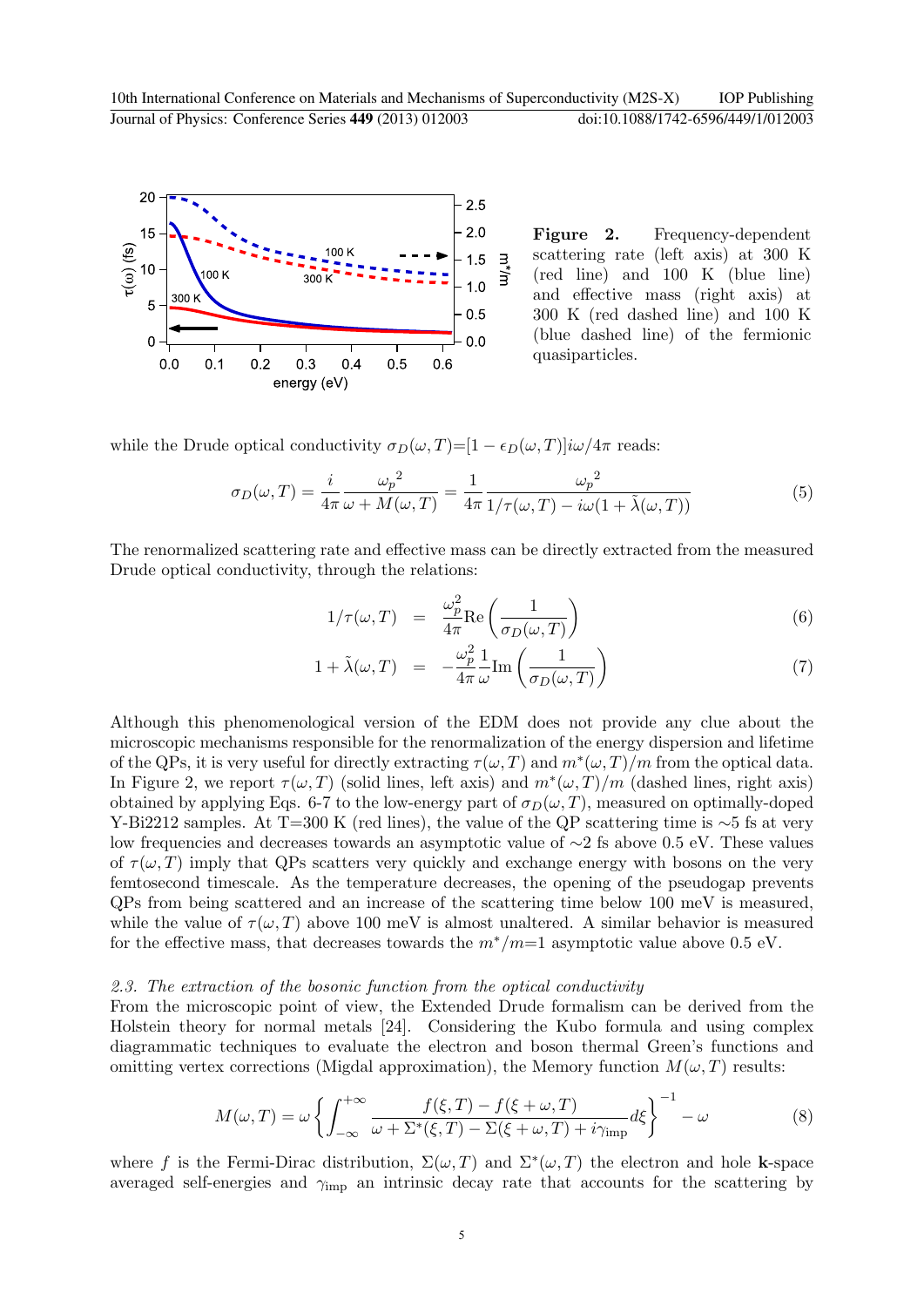impurities. We pinpoint that, although the memory function  $M(\omega, T)$  has the same analytical properties of the single-particle self-energy  $\Sigma(\omega, T)$ , it has a conceptually different meaning, since the optical transition at frequency  $\omega$  involves a particle-hole excitation of the many-body system and provides information about the joint particle-hole density of states.

The electron self-energy  $\Sigma(\omega, T)$  can be calculated as a convolution integral between the bosonic function  $\Pi(\Omega)$  and a kernel function  $L(\omega, \Omega, T)$ :

$$
\Sigma(\omega, T) = \int_0^\infty \Pi(\Omega) L(\omega, \Omega, T) d\Omega \tag{9}
$$

The kernel function

$$
L(\omega, \Omega, T) = \int \left[ \frac{n(\Omega', T) + f(\Omega, T)}{\Omega - \omega + \Omega' + i\delta} + \frac{1 + n(\Omega', T) - f(\Omega, T)}{\Omega - \omega - \Omega' - i\delta} \right] d\Omega'
$$
(10)

accounts for the distribution of the bosonic excitations through the Bose-Einstein distribution  $n(\Omega, T)$ , and can be calculated analytically:

$$
L(\omega, \Omega; T_e, T_b) = -2\pi i \left[ n(\Omega, T_b) + \frac{1}{2} \right] + \Psi \left( \frac{1}{2} + i \frac{\Omega - \omega}{2\pi T_e} \right) - \Psi \left( \frac{1}{2} - i \frac{\Omega + \omega}{2\pi T_e} \right) \tag{11}
$$

where  $\Psi$  are digamma functions and the dependence of the different terms on the temperatures of the electronic QPs  $(T_e)$  and bosonic excitations  $(T_b)$  has been made explicit. In this formalism, the frequency-dependent scattering rate is a consequence of the microscopic interaction of QPs with a distribution of bosons at temperature  $T<sub>b</sub>$ .

Close to optimal doping, the vertex corrections beyond Eliashberg theory can be reliably neglected and the EDM can be safely used to extract  $\Pi(\Omega)$  from the optical conductivity, measured at the equilibrium temperature T. Although sophisticated maximum entropy techniques [13] have been developed to unveil the rich details of the bosonic function, the main features can be evidenced by simply fitting the model in (5) to the experimental reflectivity  $R(\omega, T)$ , reported in Figure 1, and assuming a simple histogram form for  $\Pi(\Omega)$ . The resulting bosonic function is reported in the left inset of Figure 1 and is characterized by:

i) a low-energy part (up to 40 meV) linearly increasing with the frequency. This part is compatible with either the coupling of QPs to acoustic [25] and Raman-active optical [26] phonons or the linear susceptibility expected for a Fermi liquid [27];

ii) a narrow, intense peak centered at ∼60 meV, attributed to the anisotropic coupling to either out-of-plane buckling and in-plane breathing Cu-O optical modes [28] or bosonic excitations of electronic origin such as spin fluctuations [29];

iii) a broad continuum extending up to 350 meV, well above the characteristic phonon cutoff frequency (∼90 meV) and usually attributed to the coupling with spin fluctuations [30, 31, 32, 7] or loop currents [33].

Using a sum of the EDM and four Lorentz oscillators at ~1.5, 2, 2.7 and 3.9 eV, the reflectivity of optimally-doped Y-Bi2212 can be satisfactorily reproduced up to 2.5 eV photon energy (see the black solid line in Figure 1). In the EDM the main role of the temperature is to change the density of the bosons and, as a consequence, the scattering rate of QPs. In Figure 1 we report  $R(\omega, T)$  calculated for T=500 K (dashed line). The T-related increase of the scattering rate induces a broadening of the Drude peak, resulting in a decrease of the reflectivity below  $\bar{\omega}_p=1$ eV and an increase of the reflectivity above  $\bar{\omega}_p$ .

Although very useful to determine the microscopic origin of the frequency-dependent electronic properties and capable of reproducing most of the features of the temperaturedependance of the dielectric function, the EDM does not allow to evaluate the relative contributions of the phononic and electronic contributions to the total  $\Pi(\omega)$ , since they spectrally coexist below 90 meV.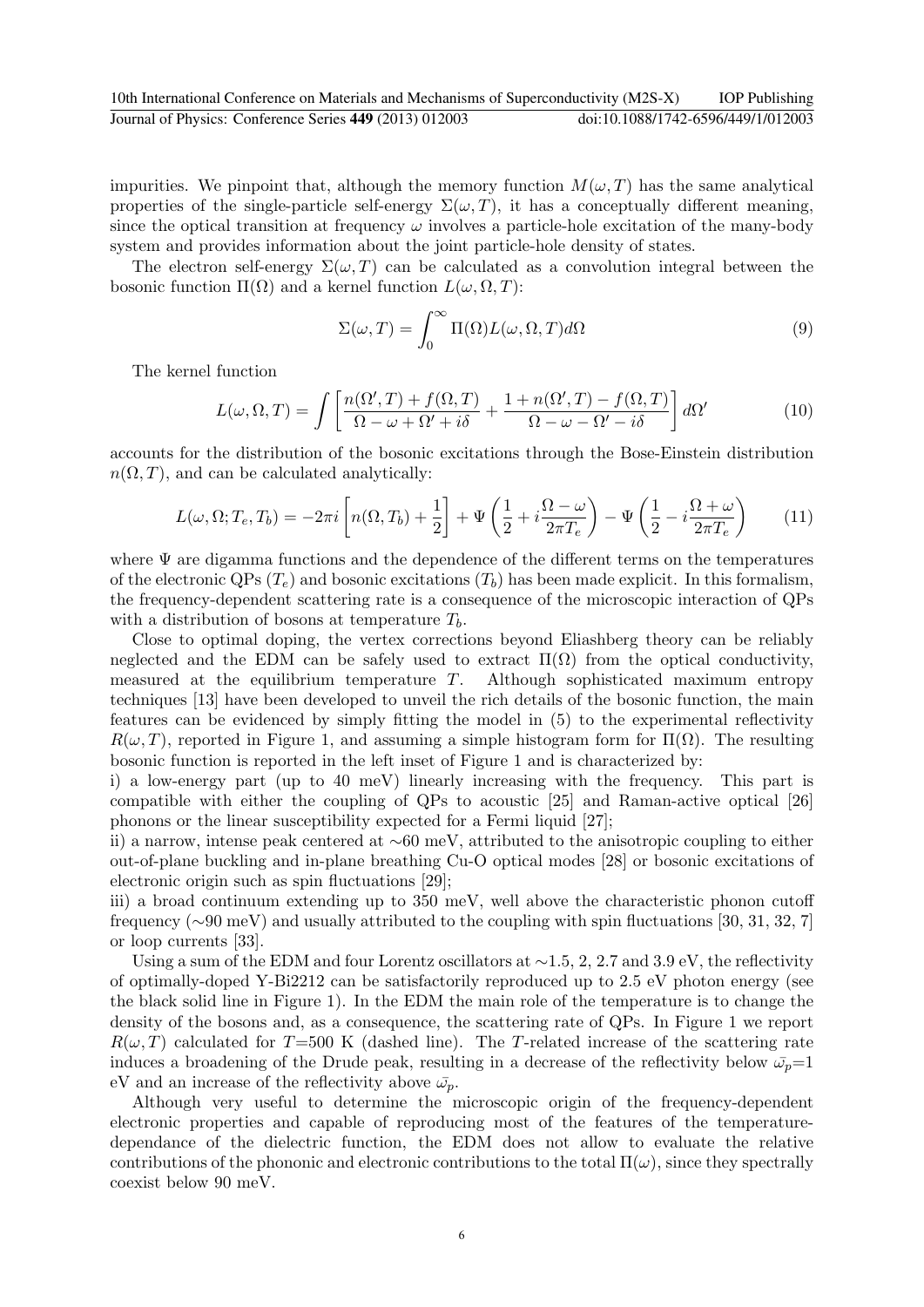## 3. Non-equilibrium optical spectroscopy

Non-equilibrium optical spectroscopy permits to monitor the change of the dielectric function and, in particular, of the QPs scattering rate, during the relaxation process after the interaction with an ultrashort optical light pulse. Adding the temporal (t) dimension to the frequency  $(\omega)$ dimension will be the key to disentangle the phononic and electronic contributions to  $\Pi(\omega)$ . sketch of the technique is reported in Figure 3. A 100 fs infrared optical pulse (1.5 eV photon energy) is used to excite the sample. The dynamics of the dielectric function is probed by combining two ultrafast optical techniques: i) supercontinuum light generation in a photonic fiber and simultaneous detection of the 1-2 eV spectral region through a linear array, after dispersion in a prism; ii) Optical Parametric Amplification providing tunable and short (<100 fs) output pulses in the 0.5-1.1 eV range. The details of the experiment can be found in Refs.  $[1, 2, 5].$ 

## 3.1. The extended Drude model out of equilibrium

During the interaction with the pump pulse, two physical processes are expected to take place on the sub-picosecond timescale:

-High-energy fermionic excitations are impulsively injected by the pump pulse. Since the lifetime of these excitations is very short, they rapidly relax toward the Fermi energy, producing a highdensity of QPs at lower excitation energies. As far as no pseudogap is present, which would provide constraints for the QPs scattering processes, we assume that the excess of QPs can be described through an effective increase  $\delta T_e$  of the equilibrium electronic temperature  $T_e$ .

-The temperature  $T_b$  of the distribution of the bosonic excitations shows a  $\delta T_b$  increase because of the QP-boson coupling.

By noting that the Kernel function  $L(\omega, \Omega; T_e, T_b)$  is the sum of separate terms depending on the electronic and bosonic temperatures, it is possible to use the EDM described in Section 2.3 to calculate the changes in the optical properties expected at  $t=0$ , i.e., soon after the excitation, in the two limits: a) Non-thermal scenario, i.e.,  $\delta T_e \gg \delta T_b$ , in which the QPs are almost completely decoupled from the bosons. b) Quasi-thermal scenario, i.e.,  $\delta T_e \simeq \delta T_b$ , in which the QPs and bosons are in thermal equilibrium at an effective temperature larger than the equilibrium temperature.

To facilitate the comparison with the experimental outcomes, we calculated the relative variation of the reflectivity at  $t=0$ , defined as the relative difference of the reflectivities out of equilibrium  $(R_{oeq})$  and at equilibrium  $(R_{eq})$ :

$$
\frac{\delta R}{R}(\omega, T) = \frac{R_{oeq}(\omega, T) - R_{eq}(\omega, T)}{R_{eq}(\omega, T)} = \frac{R(\omega, T_e + \delta T_e, T_b + \delta T_b) - R(\omega, T_e, T_b)}{R(\omega, T_e, T_b)}\tag{12}
$$

The results are reported in Figure 4. In the case  $\delta T_e \gg \delta T_b$  (yellow solid line), the variation of the reflectivity shows a positive, intense feature just below  $\bar{\omega}_p=1$  eV, while it is negligible at higher energies. This behavior can be rationalized in terms of a small increase of the plasma frequency without any change in the scattering rate  $\tau(\omega)$ . For the case  $\delta T_e \simeq \delta T_b$  (black solid line), the reflectivity variation is dramatically different, since it is dominated by the increase of the density of the bosons and of the QPs scattering rate, as evidenced by the broadening of the Drude peak. In the quasi-thermal scenario,  $\delta R/R(\omega, T)$  turns from positive to negative at  $\bar{\omega}_p$ .

These results open the way for probing the dynamics of the dielectric function over a wide energy range, above and below  $\bar{\omega}_p$ , allowing to discriminate between the non-thermal  $(\delta T_e \gg \delta T_b)$ and quasi-thermal  $(\delta T_e \simeq \delta T_b)$  scenarios and directly measure the time necessary for the heating of the bosonic excitations.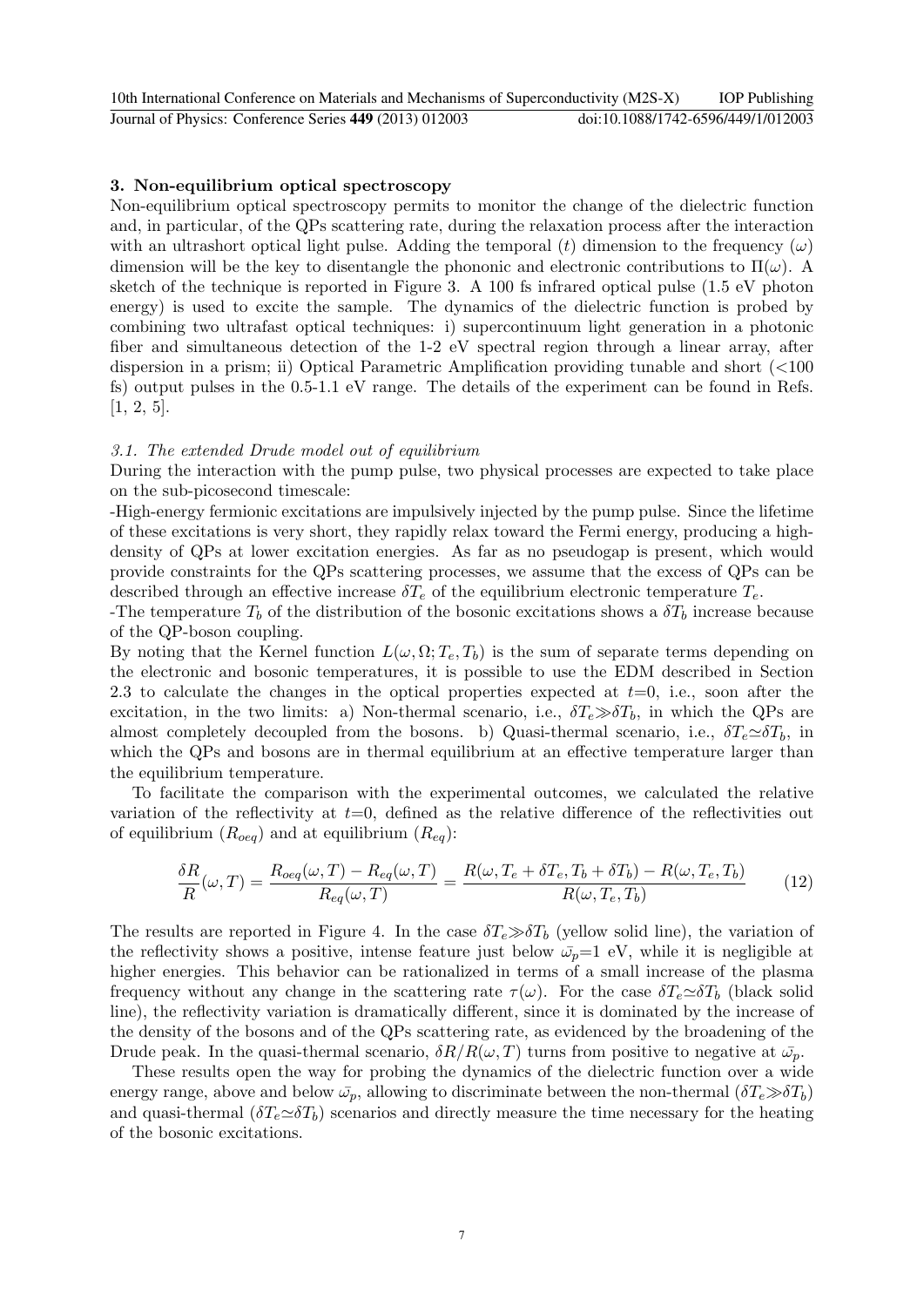

Figure 3. Sketch of the experimental setup for the 1.5 eV-pump and colored-probe optical measurements.

3.2. The bosonic function and the relaxation dynamics

The key point to analyze the time-resolved data is that the same bosonic function  $\Pi(\Omega)$ obtained from the extended Drude model (see Eq. 9) controls the temporal dynamics of the energy exchange between QPs and bosons, as pointed out by P. Allen in Ref. [34]. This model, introduced for simple metals and referenced as the "effective-temperature model", can be extended to capture the more complex physics of cuprates, including the strong coupling with some Cu-O optical phonons. Formally, the total bosonic function can be written as  $\Pi(\Omega) = I^2 \chi(\Omega) + \alpha^2 F(\Omega)_{SCP} + \alpha^2 F(\Omega)_{lat}$ , where  $I^2 \chi(\Omega)$  refers to the bosonic excitations of electronic origin at the effective temperature  $T_{be}$ ,  $\alpha^2 F(\Omega)_{SCP}$  to the small fraction of stronglycoupled phonons (SCPs), e.g., buckling and breathing Cu-O optical modes, at  $T_{\rm{SCP}}[16]$  and  $\alpha^2 F(\Omega)_{lat}$  to all other lattice vibrations at  $T_{lat}$ , including acoustic and Raman-active optical phonons.

A set of four coupled differential equations can be used to represent the following physical processes: a short laser pulse, with power density (absorbed)  $p$ , impulsively increases the effective electronic temperature of the QPs with a specific heat  $C_e = \gamma_e T_e \ (\gamma_e = \pi^2 N_c N(\epsilon_F) k_b^2/3, N_c$  being the number of cells in the sample and  $N(E_F)$  the density of states of both spins per unit cell).  $T_e$  will then relax through the energy exchange with all the coupled degrees of freedom that linearly contribute to the total  $\Pi(\Omega) = I^2 \chi(\Omega) + \alpha^2 F(\Omega)_{SCP} + \alpha^2 F(\Omega)_{lat}$ . The rate of the energy exchange among the different populations is given by [34]:

$$
\frac{\partial T_e}{\partial t} = \frac{G(I^2 \chi, T_{be}, T_e)}{\gamma_e T_e} + \frac{G(\alpha^2 F_{SCP}, T_{SCP}, T_e)}{\gamma_e T_e} + \frac{G(\alpha^2 F_{lat}, T_{lat}, T_e)}{\gamma_e T_e} + \frac{p}{\gamma_e T_e} \tag{13}
$$

$$
\frac{\partial T_{be}}{\partial t} = -\frac{G(I^2 \chi, T_{be}, T_e)}{C_{be}} \tag{14}
$$

$$
\frac{\partial T_{SCP}}{\partial t} = -\frac{G(\alpha^2 F_{SCP}, T_{SCP}, T_e)}{C_{SCP}} \tag{15}
$$

$$
\frac{\partial T_{lat}}{\partial t} = -\frac{G(\alpha^2 F_{lat}, T_{lat}, T_e)}{C_{lat}} \tag{16}
$$

where

$$
G(\Pi_i, T_i, T_e) = \frac{6\gamma_e}{\pi\hbar k_b^2} \int_0^\infty d\Omega \Pi_i(\Omega) \Omega^2[n(\Omega, T_i) - n(\Omega, T_e)] \tag{17}
$$

with  $\Pi_i = I^2 \chi$ ,  $\alpha^2 F_{SCP}$ ,  $\alpha^2 F_{lat}$  and  $n(\Omega, T_i) = (e^{\Omega/k_B T_i} - 1)^{-1}$  the Bose-Einstein distribution at the temperatures  $T_i=T_{be}$ ,  $T_{SCP}$ ,  $T_{lat}$ . The specific heat  $(C_{SCP})$  of SCPs is proportional to their density of states and is taken as a fraction f of the total specific heat, i.e.,  $C_{SCP}=fC_{lat}$ .

Combining the four temperature model (4TM, Eqs. 13-17) with the extended Drude model (Eqs. 5,8,9,11), provides a full picture of the dynamics of  $\delta R/R(\omega, T_{be}, T_{SCP}, T_{lat})$ , in which  $T_{be}(t)$ ,  $T_{SCP}(t)$  and  $T_{lat}(t)$  are functions of the time variable t and their dynamics is controlled by the three different ratios  $G(\Pi_i, T_i, T_e)/C_i$ , where  $C_i = C_{\text{be}}$ ,  $C_{\text{SCP}}$  and  $C_{\text{lat}}$ .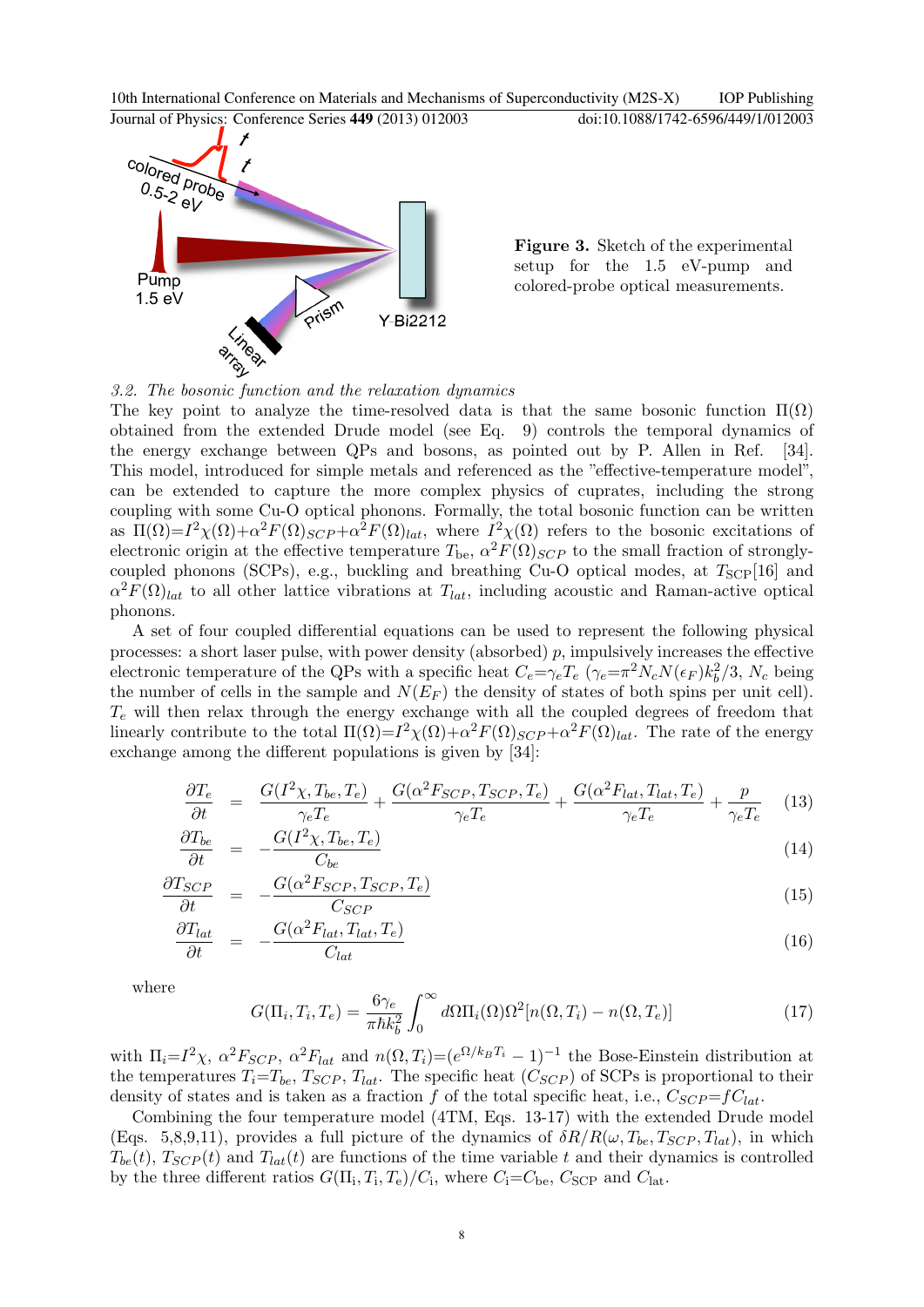

**Figure 4.** Relative reflectivity variation, i.e.  $\delta R/R(\omega, t) = (R_{exc}(\omega, t) - R_{eq}(\omega))/R_{eq}(\omega)$ , as a function of the probe photon energy and delay between the pump and probe pulses. The data have been taken on an optimally-doped Y-Bi2212 sample at room temperature. For further details, see Ref. [5]. The maximum  $\delta R/R(\omega, t)$  at  $t=0$  is calculated in the quasi-thermal (black line;  $T_e \simeq T_b$ ) and non- thermal (yellow line;  $T_e \gg T_b$ ) scenarios, using the parameters obtained from the fit to the equilibrium measurements. The red dots are the  $\delta R/R(\omega, t=0)$  measured by time-resolved optical spectroscopy.

4. Disentangling the electronic and phononic contributions to the bosonic function Figure 4 reports the  $\delta R/R(\omega, t)$ , as measured through non-equilibrium spectroscopy on optimally-doped Y-Bi2212 samples at T=300 K, versus time (t, x-axis) and frequency ( $\omega$ , yaxis). Some worthwhile features emerge from the data.

Already on the very short timescale ( $\langle 100 \text{ fs} \rangle$ ,  $\delta R/R(\omega, t)$  is negative below 1 eV and positive above 1 eV. The red dots are the values of  $\delta R/R(\omega, t = 0)$ , i.e., the maximum reflectivity variation versus the probe wavelength. The data are well reproduced by the reflectivity variation calculated in quasi-thermal conditions  $(\delta T_e \simeq \delta T_b)$  through the EDM. It is worth noting that no signature of a change in the plasma frequency, characteristic of the non-thermal scenario  $(\delta T_e \gg \delta T_b)$ , is detected within the time resolution of the experiment. Hence, it is possible to conclude that, already on the 100 fs timescale, the QPs are thermalized with some bosonic excitations participating to  $\Pi(\Omega)$ . The fast timescale of this thermalization implies a very large coupling and a relatively small specific heat. This finding strongly suggests that this process involves bosonic excitations of electronic origin and is consistent with the scattering time  $\tau(\omega) \sim 1$ -5 fs estimated from the equilibrium optical conductivity measurements reported in Figure 2.

The temporal dynamics at fixed wavelength, i.e.,  $\delta R/R(t)$ , is characterized by two decay times (∼200 fs and ∼1 ps), universally measured in time-resolved experiments [35, 36]. The faster dynamics is related to the coupling of QPs to SCPs, controlled by the  $\alpha^2 F_{SCP}$  part of the bosonic function and by  $C_{SCP}$ , while the slower dynamics is attributed to the coupling of QPs to all other lattice modes and it is controlled by  $\alpha^2 F_{lat}$  and  $C_{lat}$ .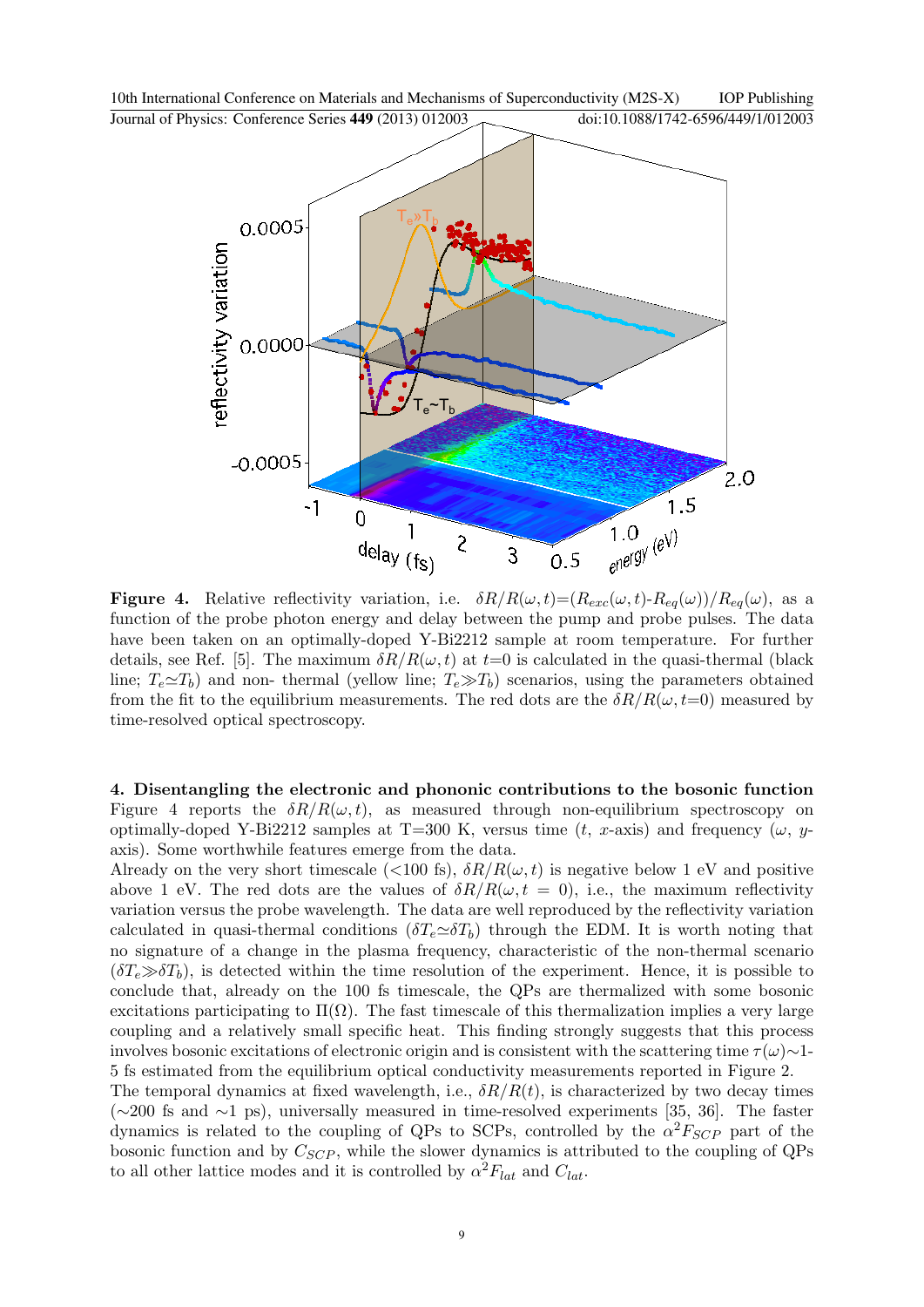A quantitative analysis of the data can be carried out by using the combination of the four temperature model (4TM, Eqs. 13-18) and of the extended Drude model (Eqs. 5,8,9,11), previously discussed. The different contributions to  $\Pi(\Omega)$  are extracted by fitting the calculated  $\delta R/R(\omega, t)$  to the time- and frequency-resolved reflectivity data, reported in Figure 4. Considering that the energy distribution of phonons is limited to  $\langle 90 \text{ meV}, \text{ we assume that, for } \Omega > 90 \text{ meV}, \Pi(\Omega) \simeq I^2 \chi(\Omega)$ . Within this assumption, the functional dependence of  $\delta R/R(\omega, t)$  on  $I^2\chi(\Omega)$ ,  $\alpha^2F(\Omega)_{SCP}$  and  $\alpha^2F(\Omega)_{lat}$  is simplified as a parametric dependence on three coefficients  $p_i$ , where  $I^2\chi(\Omega) = p_1 \Pi(\Omega \le 90 \text{ meV}) + \Pi(\Omega > 90 \text{ meV})$ ,  $\alpha^2 F(\Omega)_{SCP} = p_2 \Pi(\Omega \le 90 \text{ meV})$  and  $\alpha^2 F(\Omega)_{lat} = p_3 \Pi(\Omega \le 90 \text{ meV})$ . Considering the constraint that  $\Pi(\Omega) = I^2 \chi(\Omega) + \alpha^2 F(\Omega)_{SCP} + \alpha^2 F(\Omega)_{lat}$  ( $\Pi(\Omega)$ ) being the total glue function extracted from equilibrium optical spectroscopy and reported in Figure 1) and fixing the values  $C_e/T_e=\gamma_e=10^{-4}$ Jcm<sup>-3</sup>K<sup>-2</sup> and  $C_{lat}$ =2.27 Jcm<sup>-3</sup>K<sup>-1</sup>, the parameters phase-space of the model is significantly narrowed, allowing to unambiguously haul out the different contributions to  $\Pi(\Omega)$  and to estimate  $C_{be}$  and  $C_{SCP}$ . For further details, see Ref. [5].

The analysis of the  $\delta R/R(\omega, t)$  demonstrates that the entire high-energy part and ~46% of the peak at ∼60 meV instantaneously thermalize with the QPs at a temperature  $T_{\text{be}} \simeq T_{\text{e}}$ . The spectral distribution and the estimated value of the specific heat of these excitations  $(C_{\text{be}} < 0.1C_{\text{e}})$ support their electronic origin. The  $\alpha^2 F(\Omega)_{SCP}$  is estimated to be ~34% of the peak at ~60 meV, corresponding to ~17% of the total  $\Pi(\Omega)$ , while  $\alpha^2 F(\Omega)_{lat}$  provides ~20% of the peak.

The measured values of the QPs-boson couplings can be used to estimate the upper bound for  $T_c$ , expected for each subset of the bosonic function. The maximal critical temperatures attainable are calculated assuming that  $\Pi_b(\Omega)$  entirely contributes to the d-wave pairing and fixing the pseudopotential  $\mu^*=0$ . In the strong-coupling formalism, the critical temperature for d-wave pairing in a Fermi liquid with  $\mu^*=0$ , is approximately given by [6]:

$$
T_c = 0.83\tilde{\Omega} \exp[-1.04(1+\lambda_i)/g\lambda_i]
$$
\n(18)

where  $\ln \tilde{\Omega} = 2/\lambda_i \int_0^\infty \Pi_b(\Omega) \ln \Omega / \Omega d\Omega$ ,  $\lambda_i = 2 \int \Pi_i(\Omega) / \Omega d\Omega$  is the electron-boson coupling constant and  $g\in[0,1]$  is a parameter that accounts for the d-wave nature of the superconducting gap. The upper bound  $q=1$  is used in the following.

We summarize the main results:

The coupling to bosons of electronic origin is  $\lambda_{e-be} = 2 \int I^2 \chi(\Omega)/\Omega \, d\Omega = 1.1 \pm 0.2$ . This value corresponds to a maximal  $T_c$ =105-135 K.

-The coupling to strongly-coupled phonons (most likely breathing and buckling Cu-O optical modes) is  $\lambda_{e-SCP} = 2 \int \alpha^2 F(\Omega)_{SCP} / \Omega \, d\Omega = 0.4 \pm 0.2$ . This value is in complete agreement with the values measured on similar materials via different techniques, such as time-resolved photoemission spectroscopy [16], time-resolved electron diffraction [18] and single-color high-resolution time-resolved reflectivity [37]. The maximal critical temperature estimated considering only SCPs as the glue is  $T_c=2-30$  K.

The coupling to all other phonons is  $\lambda_{e-lat} = 2 \int \alpha^2 F(\Omega)_{lat}/\Omega \, d\Omega = 0.2 \pm 0.2$ , corresponding to  $T_c$ =0-12 K.

The large error bars in the values of  $\lambda_{e-be}$ ,  $\lambda_{e-SCP}$  and  $\lambda_{e-lat}$  include: i) the experimental uncertainty in the pump fluence and other experimental parameters; ii) the possibility of adding to the 4TM a term that accounts for the anharmonic coupling of SCP to the lattice; iii) the possible overestimation of  $\lambda_{SCP}$  and  $\lambda_{lat}$  by a factor 8/5 [38], in the extreme case that the electron-electron scattering time ( $\tau_{e-e}$ ) is much larger than the electron-phonon scattering time and the energy exchange between the QPs and bosons begins before the establishment of a quasi-equilibrium fermionic population at  $T_e + \delta T_e$ .

Non-equilibrium optical spectroscopy allows disentangling the electronic and phononic contributions to the total bosonic function  $\Pi(\Omega)$  of a cuprate superconductor. The strength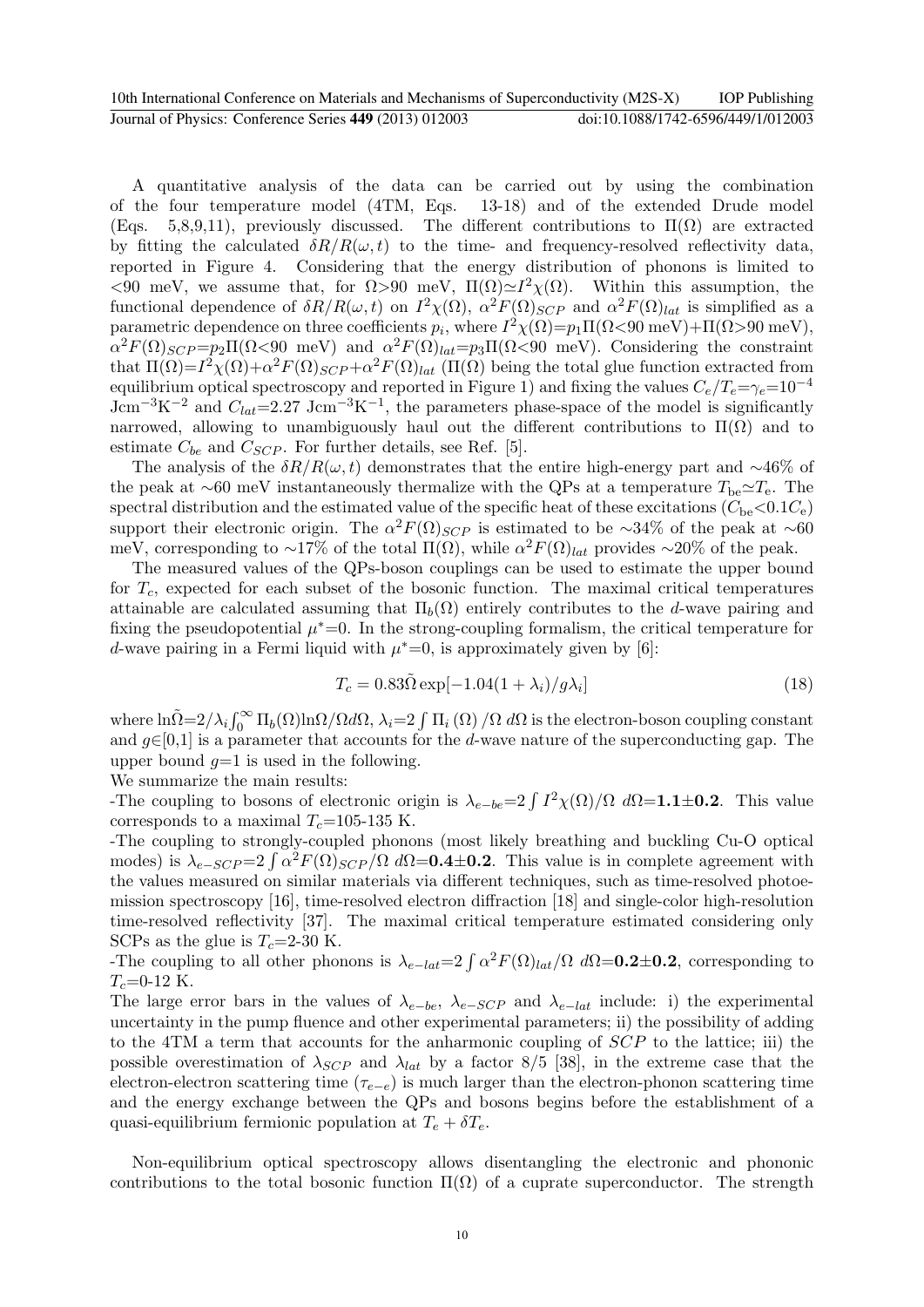of the coupling to bosons of electronic origin and its spectral distribution can account alone for the high-critical temperature  $(T_c=96 \text{ K})$  of the system. This supports the description of high-temperature superconductivity in cuprates in terms of a generalized Eliashberg formalism, in which the attractive interaction is mediated by virtual bosonic excitations of electronic origin, such as spin fluctuations or current loops.

## 5. Opening of a pseudogap and failure of the extended Drude model

In the calculation of the self-energy in Section 2.3, a constant density of states at the Fermi level has been considered. Although this approximation is reliable at T=300 K in optimally and overdoped systems, it fails dramatically as the temperature and the doping decrease and a pseudogap opens in the electronic density of states. A further evolution of the EDM, accounting for a non-constant electronic density of states, has been developed by Sharapov and Carbotte [39], and has been used to analyze spectroscopic data at equilibrium [40]. In this model, the imaginary part of the electronic self energy is given by:

$$
\mathrm{Im}\Sigma(\omega,T) = -\pi \int_0^\infty \Pi(\Omega)\{\tilde{N}(\omega+\Omega,T)\left[n(\Omega,T)+f(\omega+\Omega,T)\right]++\tilde{N}(\omega-\Omega,T)\left[1+n(\Omega,T)-f(\omega-\Omega,T)\right]\}d\Omega\tag{19}
$$

while  $\text{Re}\Sigma(\omega,T)$  can be calculated through the Kramers-Kronig relations. To mimic the opening of a gap, the normalized density of states  $\tilde{N}(\omega, T)$  can be written in the following form [40]:

$$
\tilde{N}(\omega, T) = \begin{cases}\n\tilde{N}(0, T) + \left[1 - \tilde{N}(0, T)\right] \left(\frac{\omega}{\Delta_{pg}}\right)^2 & \text{for } |\omega| \leq \Delta_{pg} \\
1 + \frac{2}{3} \left[1 - \tilde{N}(0, T)\right] & \text{for } |\omega| \in (\Delta_{pg}, 2\Delta_{pg}) \\
1 & \text{for } |\omega| \geqslant 2\Delta_{pg}\n\end{cases}
$$
\n(20)

Where  $\Delta_{pq}$  is the energy gap width, while  $\tilde{N}(0,T)$  is the gap filling. In the top-right inset of Figure 5 we report  $\tilde{N}(\omega, T)$  for the values  $\Delta_{pq}=40$  meV and  $\tilde{N}(0, T)=0.7$ .

Replacing Eqs. 9 and 11 with Eqs. 19 and 20 it is possible to calculate the  $\delta R/R(\omega, t)$ induced by the pump pulse, even in the presence of a pseudogap.

In particular, three different relevant processes can be analyzed:

a) the impulsive heating of bosons at a temperature  $T<sub>b</sub>$  higher than the equilibrium temperature  $T_0$  of the system. A quasi-thermal scenario, with  $T_e \simeq T_b$ , and  $T_0=100$  K is assumed. The calculated  $\delta R/R(\omega, t = 0)$ , reported in Figure 5 (black line), is very similar to the reflectivity variation obtained in the case of a constant density of states at  $T=300$  K (see Figure 4) and is related to the impulsive increase of the scattering rate and broadening of the Drude peak;

b) the impulsive filling of the pseudogap, as a consequence of the photoinjection of excess excitations. The  $\delta R/R(\omega, t = 0)$  is calculated assuming that the value  $N(0,T)$  is impulsively quenched from 0.7 to 0.9. The corresponding change in the density of states is shown in the top-right inset of Fig. 5. The result (see blue curve in Figure 5) is very different from the  $\delta R/R(\omega, t=0)$  expected for an impulsive heating of the bosons. Very similar results are obtained by assuming the closing of the gap  $(\Delta_{pg} < \Delta_{pg0})$  instead of its filling;

c) the impulsive decrease of the total  $\Pi(\Omega)$ . Although  $\alpha^2 F(\Omega)_{SCP}$  and  $\alpha^2 F(\Omega)_{lat}$  are expected to be doping- and temperature-independent,  $I^2\chi(\Omega)$  could increase as the doping and the temperature decrease because either new magnetic excitations coupled with QPs emerge in the pseudogap phase [9, 41] or electronic correlations induce a non-Fermi liquid like increase of the self-energy at the antinodes.  $\delta R/R(\omega, t = 0)$  is calculated by assuming a small quench of the peak at 60 meV of the bosonic function (bottom-right inset of Fig. 5). The result (red solid line) is reported in Figure 5 and can be rationalized in terms of an impulsive decrease of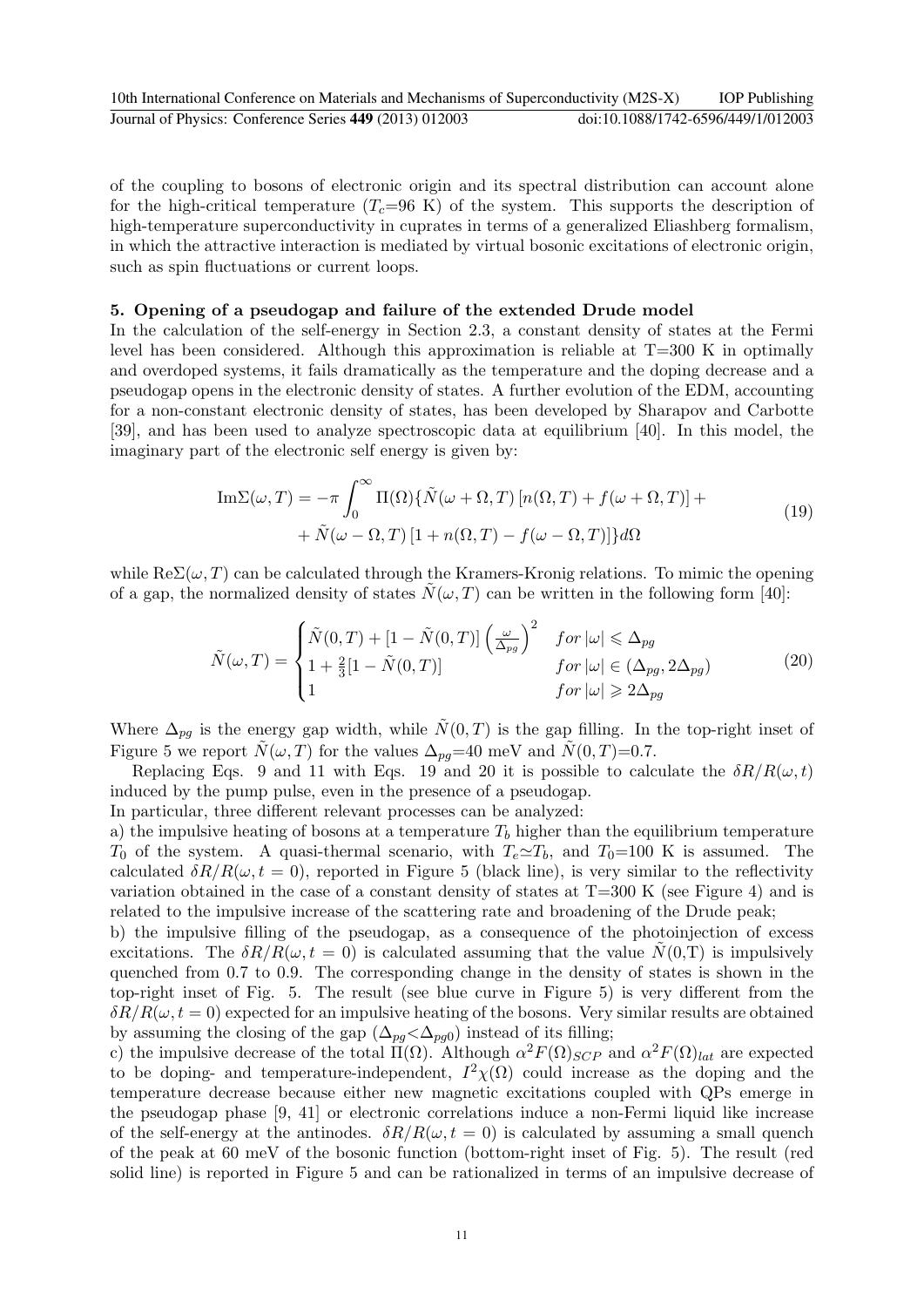

**Figure 5.**  $\delta R/R(\omega, t=0)$  calculated in the case of: impulsive heating of the fermonic quasiparticles and bosonic excitations (black line), impulsive filling of the pseudogap (blue line), impulsive quench of the electron-boson coupling (red line). The right insets qualitatively show the change of the density of states,  $N(\omega)$ , and of the total glue,  $\Pi(\Omega)$ , assumed in the calculation of  $\delta R/R(\omega, t=0)$ . The equilibrium temperature  $T_0=100$  K and the same  $\Pi(\Omega)$  as the one determined at T=300 K have been used.

the coupling and consequent narrowing of the Drude peak, that is, the opposite effect to the transient heating of bosons.

In conclusion, we have shown that the use of non-equilibrium optical spectroscopy can be extended to doping and temperature regimes in which a pseudogap opens and electronic correlations strongly affect the electronic properties of the system.

## 6. Conclusions and Perspectives

Non-equilibrium optical spectroscopy is important and effective for investigating the physics of the cuprate superconductors and, more in general, of strongly correlated electron materials. Adding the temporal degree of freedom to the frequency resolution of equilibrium optical spectroscopy, allows disentangling the electronic and phononic contributions to the Eliashberg Bosonic Function  $\Pi(\Omega)$  in a prototypical cuprate, i.e. optimally-doped Y-Bi2212. Our results demonstrate that, in principle, the strength of the coupling of quasiparticles to bosons of electronic origin can account for the high-critical temperature of the system  $(T_c=96 \text{ K})$ . This result supports a description of high-temperature superconductivity in cuprates in terms of an attractive interaction, mediated by virtual bosonic excitations of electronic origin, where the most prominent candidates are spin fluctuations and loop currents. Furthermore, the analysis of the data obtained from non-equilibrium optical spectroscopy relies on a formalism (the Extended Drude model) that can be easily extended to more complex cases, e.g., systems with a gap in the density of states. This is very promising for further experiments aimed at investigating the elusive nature of the region of the cuprate phase diagram, in which a "pseudogap"in the density of states is present. Finally, the techniques described here can be easily extended to other complex materials, such as different classes of transition-metal oxides and iron-based superconductors.

These new experimental and theoretical tools, developed to investigate the electronic properties of correlated materials out of equilibrium, open intriguing perspectives for the nextyears materials science. The modeling of the interaction of ultrashort light pulses with correlated materials is still at its infancy. The use of the "effective" temperatures and of the extended Drude models to describe the non-equilibrium dynamics on the sub-ps timescale has been proved to be a very effective tool to carry out a quantitative analysis of the data and single out the different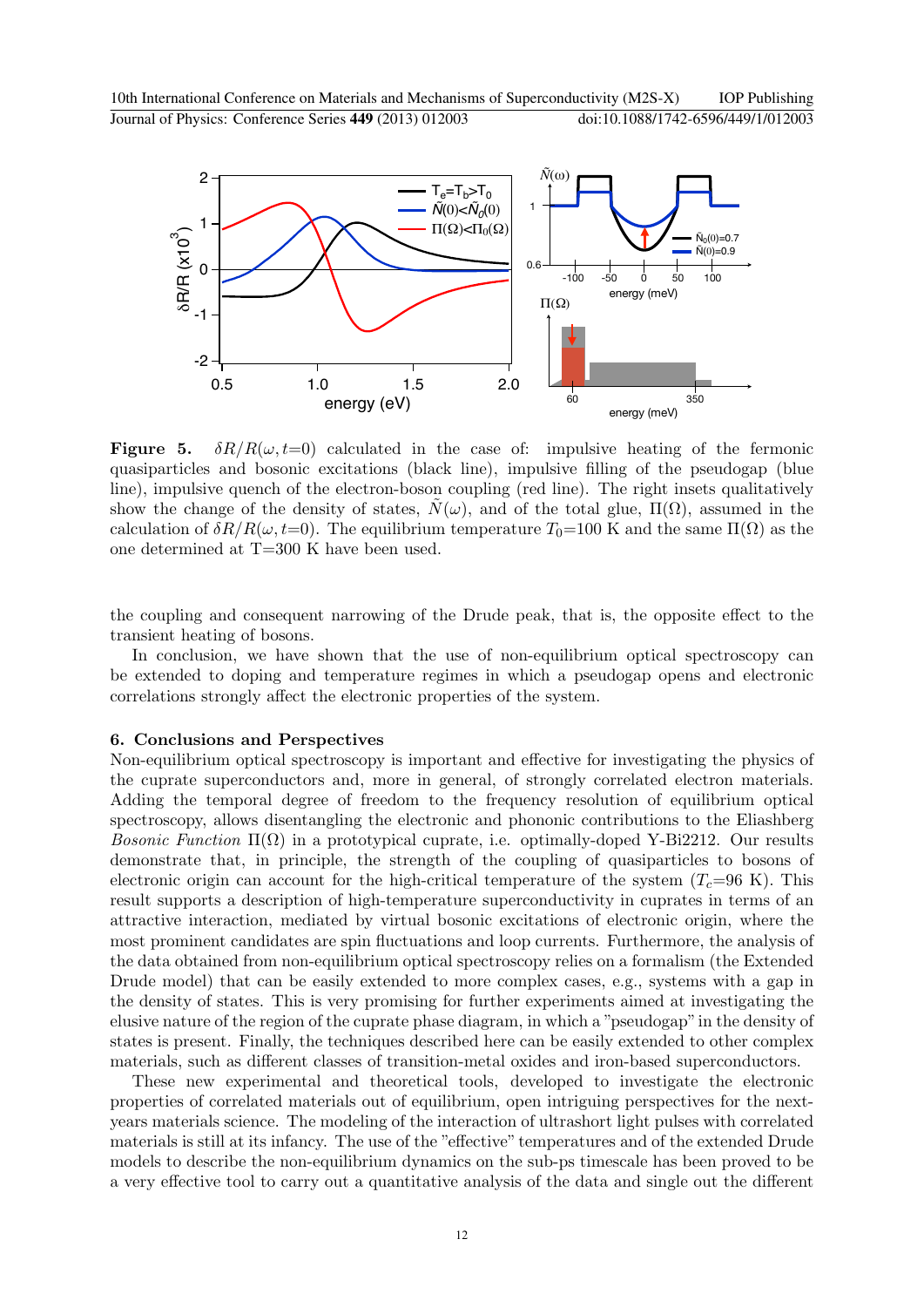contributions to the pump-induced modification of the dielectric function. Nonetheless, these approximations cannot account for other important processes that play an important role in the femtosecond dynamics of strongly correlated materials. In particular:

-the origin of the interplay between high-energy Mott-like excitations at 1.5-2 eV and the onset of high-temperature superconductivity, recently demonstrated by non-equilibrium optical spectroscopy [2], is still an open question directly related to the nature of the superconducting phase in cuprates.

-the k-space distribution of the nascent population, after interaction with a femtosecond light pulse, can have strongly non-thermal features, such as an excess of excitations at the antinodes [17]. This feature could provide the access to novel non-thermal phases [42, 43, 44, 45, 46], in which superconductivity can be controlled by means of light pulses.

The joint effort of emerging theoretical tools, like non-equilibrium DMFT [47, 48] and time-dependent Gutzwiller approach [49, 50] and time-resolved experiments probing different physical properties, like time-resolved optical and photoemission spectroscopies and timeresolved electron diffraction, will provide the key to understand the role of the electronic correlations in controlling the ultrafast electronic properties in unconventional superconductors and transition-metal oxides.

## Acknowledgments

We acknowledge discussions and suggestions from M. Capone and A. Chubukov. C.G., S. D.C. and F.P. have received funding from the European Union, Seventh Framework Programme (FP7 2007-2013), under Grant No. 280555 (GO-FASR project). F.C., G.C., and F.P. acknowledge the support of the Italian Ministry of University and Research under Grant Nos. FIRBRBAP045JF2 and FIRB-RBAP06AWK3. The crystal growth work was performed in M.G.'s prior laboratory at Stanford University, Stanford, CA 94305, USA, and supported by DOE under Contract No. DE-AC03-76SF00515. The work at UBC was supported by the Killam, Sloan Foundation, CRC, and NSERC's Steacie Fellowship Programs (A. D.), NSERC, CFI, CIFAR Quantum Materials, and BCSI. D. v.d.M. acknowledges the support of the Swiss National Science Foundation under Grant No. 200020-130052 and MaNEP.

## References

- [1] Cilento F, Giannetti C, Ferrini G, Dal Conte S, Sala T, Coslovich G, Rini M, Cavalleri A and Parmigiani F 2010 Ultrafast insulator-to-metal phase transition as a switch to measure the spectrogram of a supercontinuum light pulse Appl. Phys. Lett. 96 021102
- [2] Giannetti C et al. 2012 Revealing the high-energy electronic excitations underlying the onset of hightemperature superconductivity in cuprates Nat. Commun. 2:353
- [3] van Heumen E, Muhlethaler E, Kuzmenko AB, Eisaki H, Meevasana W, Greven M and van der Marel D 2009 Optical determination of the relation between the electron-boson coupling function and the critical temperature in high- $T_c$  cuprates Phys. Rev. B 79 184512
- [4] Carbotte JP, Timusk T and Hwang J 2011 Bosons in high-temperature superconductors: an experimental survey Rep. Prog. Phys. 74 066501
- [5] Dal Conte S et al. 2012 Disentangling the Electronic and Phononic Glue in a High- $T_c$  Superconductor Science 335 1600
- [6] Allen PB and Dynes R 1975 Transition temperature of strong-coupled superconductors reanalyzed. Phys. Rev. B 12 905
- [7] Le Tacon M et al. 2011 Intense paramagnon excitations in a large family of high-temperature superconductors. Nature Phys. **7** 725
- [8] Ghiringhelli G et al. 2012 Long-range incommensurate charge fluctuations in  $(Y,Nd)Ba_2Cu_3O_{6+x}$ . Science 337 821
- [9] Li Y et al. 2010 Hidden magnetic excitation in the pseudogap phase of a high- $T_c$  superconductor. Nature 468 283
- [10] Damascelli A, Hussaid Z and Shen Z-X 2003 Angle-resolved photoemission studies of the cuprate superconductors. Rev. Mod. Phys. 75 473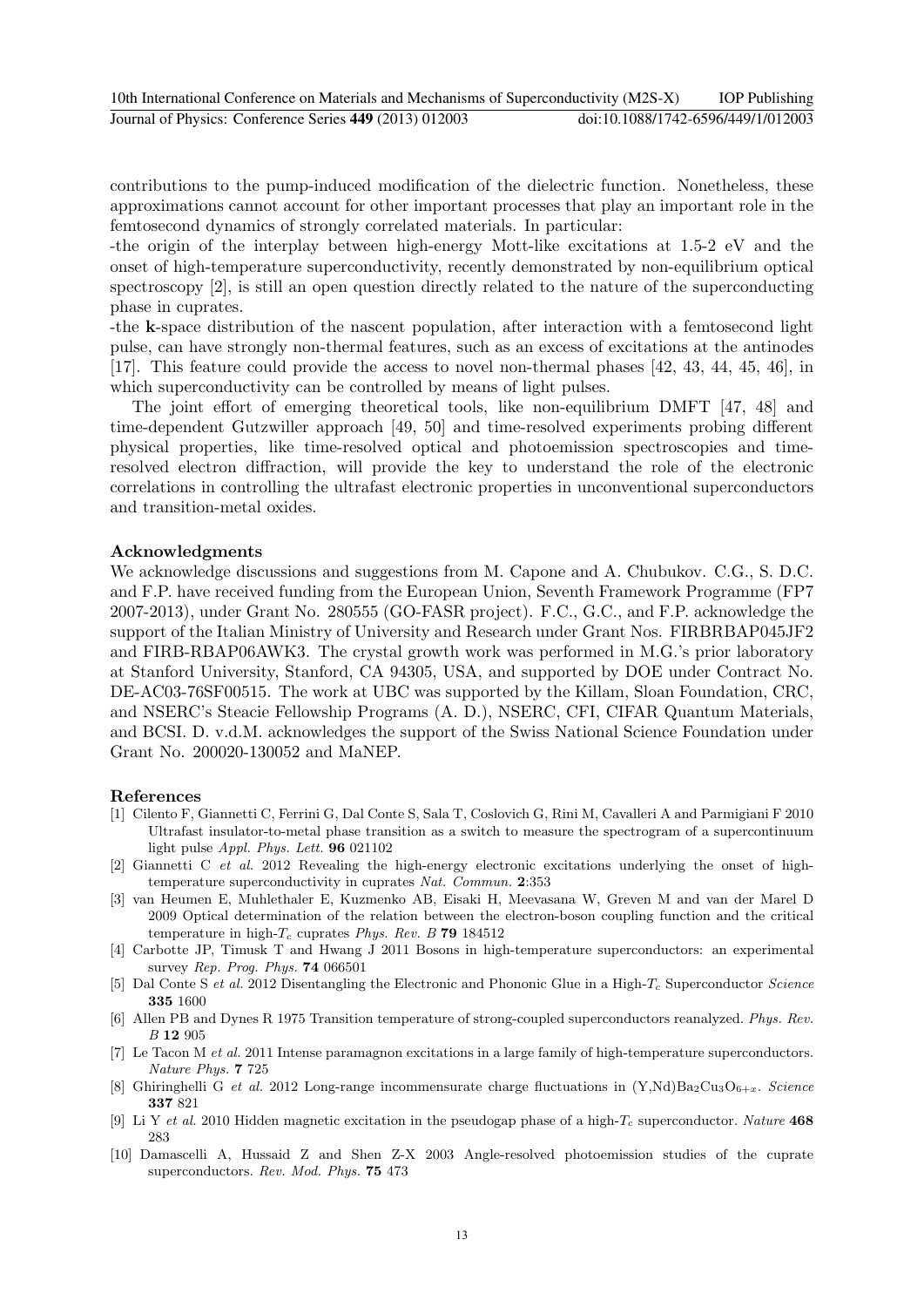- [11] Lee J et al. 2010 Interplay of electron-lattice interactions and superconductivity in  $Bi_2Sr_2CaCu_2O_{8+\delta}$ . Nature 442 546
- [12] Ahmadi O, Coffey L, Zasadzinski JF, Miyakawa N and Ozyuzer L 2011 Eliashberg Analysis of Tunneling Experiments: Support for the Pairing Glue Hypothesis in Cuprate Superconductors. Phys. Rev. Lett. 106 167005
- [13] Hwang J, Timusk T, Schachinger E and Carbotte JP Evolution of the bosonic spectral density of the hightemperature superconductor  $Bi_2Sr_2CaCu_2O_{8+\delta}$ . Phys. Rev. B 75 144508
- [14] Muschler B, Prestel W, Schachinger E, Carbotte J P, Hackl R, Ono S and Ando Y 2010 An electron-boson glue function derived form electronic Raman scattering. J. Phys.: Condens. Matter 22 375702
- [15] Millis AJ, Monien H and Pines D 1990 Phenomenological model of nuclear relaxation in the normal state of  $YBa<sub>2</sub>Cu<sub>3</sub>O<sub>7</sub>$ . Phys. Rev. B 42 167
- [16] Perfetti L, Loukakos PA, Lisowski M, Bovensiepen U, Eisaki H and Wolf M 2007 Ultrafast electron relaxation in superconducting  $Bi_2Sr_2CaCu_2O_{8+\delta}$  by time-resolved photoelectron spectroscopy Phys. Rev. Lett. 99 197001
- [17] Cortés R, Rettig L, Yoshida Y, Eisaki H, Wolf M and Bovensiepen U 2011 Momentum-Resolved Ultrafast Electron Dynamics in Superconducting  $Bi_2Sr_2CaCu_2O_{8+\delta}$ . Phys. Rev. Lett. 107 097002
- [18] Carbone F, Yang D-S, Giannini E and Zewail AH 2008 Direct role of structural dynamics in electron-lattice coupling of superconducting cuprates. Proc. Natl. Acad. Sci. USA 105:20161-20166
- [19] Basov DN, Averitt RD, van der Marel D, Dressel M and Haule K 2010 Electrodynamics of correlated electron materials. Rev. Mod. Phys. 83 471
- [20] Basov DN and Timusk T 2005 Electrodynamics of high-T<sub>c</sub> superconductors. Rev. Mod. Phys. **77** 721
- [21] Eisaki H, Kaneko N, Feng DL, Damascelli A, Mang PK, Shen KM, Shen ZX, and Greven M 2004 Effect of chemical inhomogeneity in bismuth-based copper oxide superconductors. Phys. Rev. B 69 064512
- [22] van der Marel D et al. 2003 Quantum critical behaviour in a high- $T_c$  superconductor. Nature 425 271
- [23] de' Medici L, Wang X, Capone M and Millis AJ 2009 Correlation strength, gaps, and particle-hole asymmetry in high- $T_c$  cuprates: a dynamical mean field study of the three-band copper-oxide model. Phys. Rev. B 80 054501
- [24] Kaufmann HJ, Maksimov EG and Salje EKH 1998 Electron-phonon interaction and optical spectra of metals. J. Superconduct. 22 755
- [25] Johnston S et al. 2011 Evidence for forward scattering and coupling to acoustic phonon modes in high- $T_c$ cuprate superconductors. arXiv:1101.1302v1
- [26] Kovaleva NN et al. 2004 c-axis lattice dynamics in Bi-based cuprate superconductors. Phys. Rev. B 69 054511
- [27] Mirzaei SI et al. 2012 Evidence for a Fermi liquid in the pseudogap phase of high- $T_c$  cuprates. arXiv:1207.6704v1
- [28] Devereaux TP, Cuk T, Shen Z-X and Nagaosa N 2004 Anisotropic electron-phonon interaction in the cuprates. Phys. Rev. Lett. 93 117004
- [29] Dahm T et al. 2009 Strength of the spin-fluctuation-mediated pairing interaction in a high-temperature superconductor. Nature Phys. 5 217
- [30] Abanov A, Chubukov AV and Schmalian J 2001 Fingerprints of spin mediated pairing in cuprates. J. Electron Spectrosc. Relat. Phenom. 117 129
- [31] Chubukov AV and Schmalian J 2005 Superconductivity due to massless boson exchange in the strong-coupling limit. Phys. Rev. B 72 174520
- [32] Norman M and Chubukov A 2006 High-frequency behavior of the infrared conductivity of cuprates. Phys. Rev. B 73 140501
- [33] Varma C 2010 High-temperature superconductivity: Mind the pseudogap. Nature 468 184
- [34] Allen PB 1987 Theory of thermal relaxation of electrons in metals. *Phys. Rev. Lett.* **59** 1460
- [35] Kabanov VV, Demsar J, Podobnik B and Mihailovic D 1999 Quasiparticle relaxation dynamics in superconductors with different gap structures: Theory and experiments on YBa<sub>2</sub>Cu<sub>3</sub>O<sub>7−δ</sub> Phys. Rev. B 59 1497
- [36] Gedik N, Langner M, Orenstein J, Ono S, Abe Y and Ando Y 2005 Abrupt transition in quasiparticle dynamics at optimal doping in a cuprate superconductor system. Phys. Rev. Lett. 95 117005
- [37] Gadermaier C et al. 2010 Electron-phonon coupling in high-temperature cuprate superconductors determined from electron relaxation rates. Proc. Natl. Acad. Sci. U.S.A. 105 257001
- [38] Kabanov VV and Alexandrov AS 2008 Electron relaxation in metals: Theory and exact analytical solutions. Phys. Rev. B 78 174514
- [39] Sharapov SG and Carbotte JP 2005 Effects of energy dependence in the quasiparticle density of states on far-infrared absorption in the pseudogap state Phys. Rev. B 72 134506
- [40] Hwang J 2011 Electron-boson spectral density function of underdoped  $Bi_2Sr_2CaCu_2O_{8+\delta}$  and  $YBa_2Cu_3O_{6.50}$ . Phys. Rev. B 83 014507